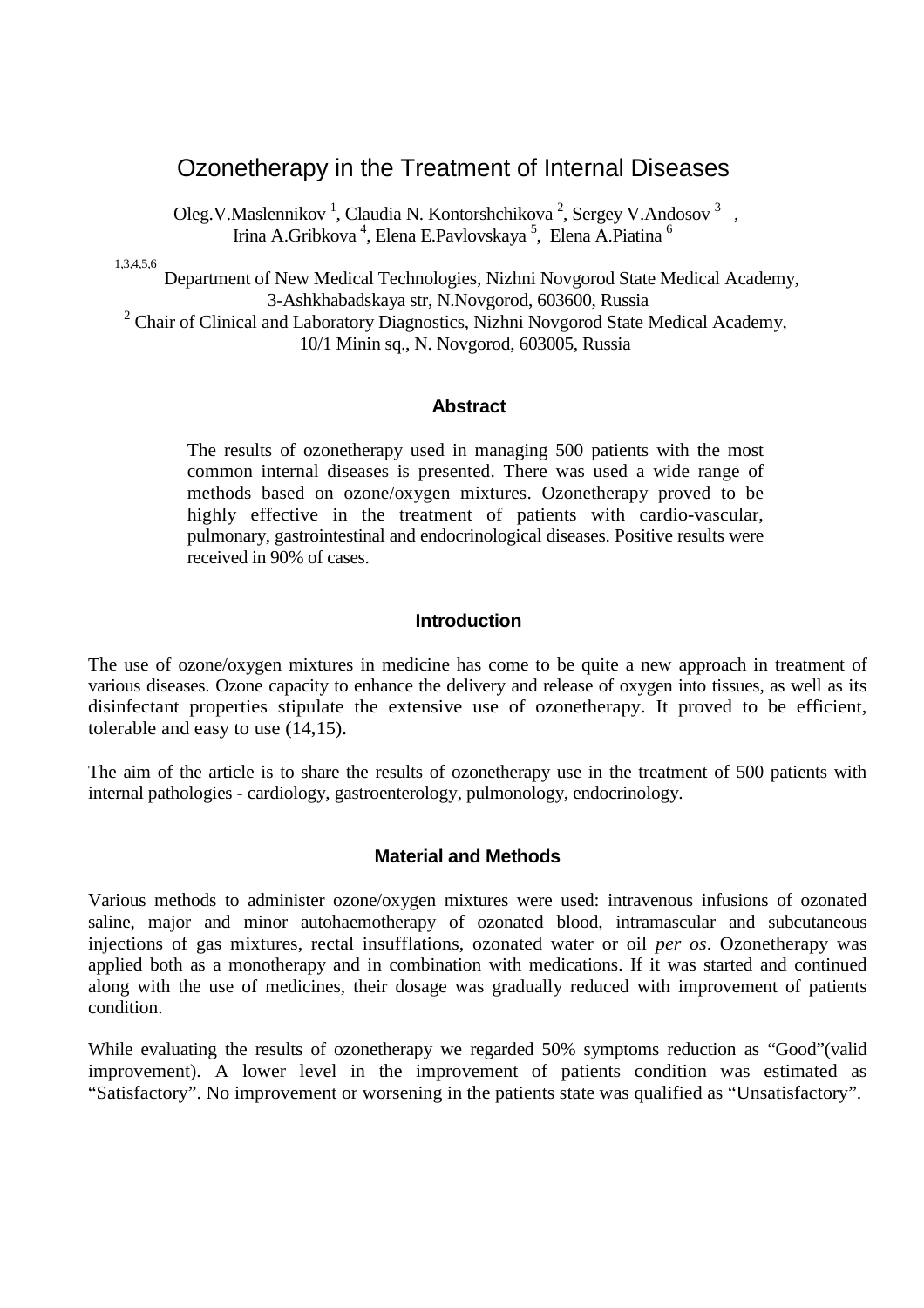## **Results and Discussion.**

The effect of ozonetherapy was evaluated in patients with hypertonic disease and ischemic heart disease.

Among the methods used in ischemic heart disease treatment a special place belongs to ozonetherapy. The action of the available coronary-active preparations( nitrates, β-adrenoblocades, calcium antagonists) is based on reducing myocardium need in oxygen. It can be achieved by decreasing cardiac blood supply (nitrates), slowing down the cardiac rhythm, lowering the arterial pressure, inhibiting Myocardium contractile function **(**β-adrenoblocades, calcium antagonists), i.e. by generating pronounced hemodynamic effects.

To increase oxygen supply without launching these mechanisms seems to be of particular importance, since it implies the possibility to improve the treatment of this category of patients. The increase in oxygen supply can be achieved with the help of ozone/oxygen mixtures. Ozonetherapy can be appealed to in those cases when the administration of conventional medicine appears to be difficult due to bradicardia, hypotension, cardiac insufficiency. It can be recommended to patients with various forms of disease (6).

142 patients with ischemic heart disease were divided into 4 groups according to the functional class of the disease. The results of treatment are presented in Table I.

| <b>Functional class</b> Number of patient Evaluation of Treatment |                 |      |              |                |  |
|-------------------------------------------------------------------|-----------------|------|--------------|----------------|--|
|                                                                   |                 | Good | Satisfactory | Unsatisfactory |  |
| $ FC-I$                                                           |                 |      |              |                |  |
| $FC-II$                                                           | 82              | 74   |              |                |  |
| $FC-III$                                                          | $\overline{50}$ | 45   |              |                |  |
| $FC-IV$                                                           |                 |      |              |                |  |
| $\frac{0}{6}$                                                     |                 | 91%  | 7%           | $2\%$          |  |

Table I. Evaluation of Ozonetherapy in Patients with Ischemic Heart Disease.

As it can be seen from the Table, valid improvement was registered in 91% of cases. The received results coincide with the available references to high efficiency of ozonetherapy in cardiovascular pathology. It is explained by activation of oxygen transport, microcirculatory mechanisms and improvement of blood rheology (7,15).

The second positive effect of ozone is achieved due to its coagulation properties. Circulation disorders are known to result from the blood clots that are formed in the place of atherosclerotic plaques disruption or lesion of vessel epithelium. The main cause is in blood hypercoagulation and increase of thrombocytes activity.

Table II presents the changes in blood coagulation data before and after the course of ozonetherapy. It can be seen that ozone induces the decrease in thrombocytic activity, increase in fibrinolysis, deterioration of blood coagulation properties. Thus, it might prevent the thrombus formation or, most likely, eliminate upsetting the arterial bloodflow (5).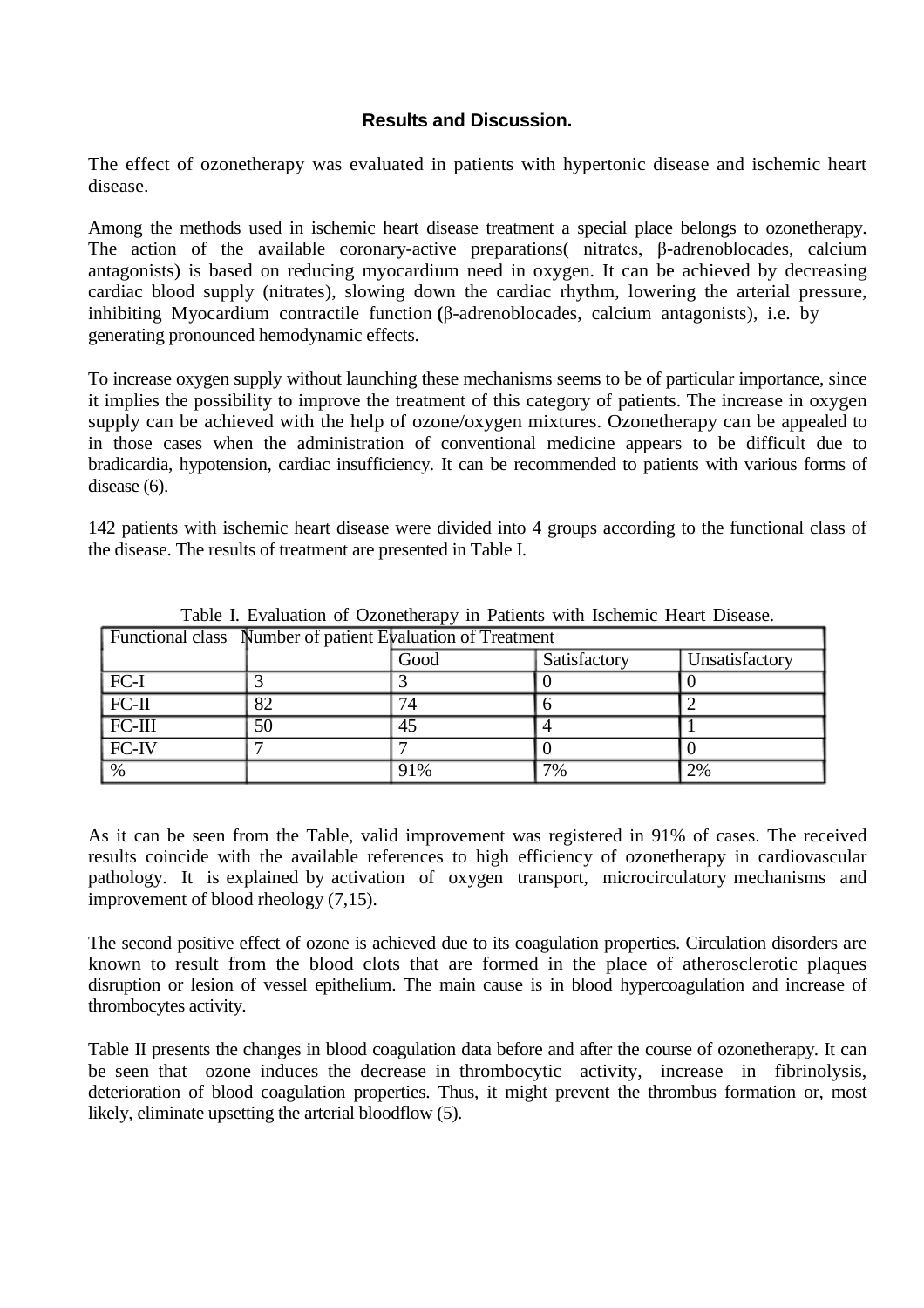## Table II Ozone Effect on Blood Coagulation

|                                         | Before the treatment | After the treatment |
|-----------------------------------------|----------------------|---------------------|
| L.Thrombocytes aggregation              | $44.4 + 4.9$         | $39.7 + 4.5*$       |
| With ADP $(\%)$                         |                      |                     |
| II. Fbrinolysis activation (min) 213+48 |                      | $194 + 50*$         |
| <b>III.</b> Activated partial           | $36.6 + 5.3$         | $40.3 + 5.3*$       |
| thromboplastin time(sec)                |                      |                     |
| $\vert$ IV. Fibrinogen $(g/l)$          | $4.37+0.9$           | $3.02 + 1.3*$       |

 $*$ -p<0.05

The appeal to ozonetherapy in the treatment of 68 patients with hypertension resulted in positive outcome of various degree in all cases.

According to the membrane theory of hypertonic disease, the increase of arterial pressure is caused by the dysfunctions of regulatory mechanisms in circulation system due to energy deficiency on the cellular level. The decrease of cellular energy is connected with genetical changes of membrane regulation( overload) of intracellular calcium.

Mitochondria are known to be responsible for energy supply with oxygen playing the leading role. It is in mitochondria with participation of oxygen that oxidation of fatty acids and glucose takes place. The released energy (in a form of ATP) is then used to meet energetic needs of the body.

The most significant manifestation of membrane defect in calcium regulation is observed in decrease of ATP synthesis and consequently the reduction of free energy delivered to membrane pumps. It makes cellular membrane system function on a lower energetic level.

Hypertension is considered to be a compensatory response of the circulation system to the reduction of cellular energy by activating sympathetic nervous system, endocrine system and other integration systems (10). Thus, the increased AP is a natural circulation condition that corresponds to the decreased level of cellular energy.

In ozonetherapy elevation of cellular oxygen supply activates proton ATP-ase that connects the processes of respiration and oxidative phosphorilation in mitochondria, improving ATP synthesis. It normalizes the activity of K,Na,Ca ATP-ase, transport pumps responsible for maintenance of cations concentration gradient and, thus, increases cellular energetic potential. It is also stipulated by activation of glycolytic and pentose ways of glucose oxidation.

It becomes evident from the fact that ozonetherapy as an independent hypotensive remedy proved to be effective in 70% of cases in initial labial hypertension. In patients with steady hypertension-II, when it became irreversible due to structural changes in the heart and vessels, kidneys, adrenal glands and other systems ozonetherapy was used in combination with hypotensive medications, reducing their dosage. In combined treatment such symptoms as headaches, dizziness, cardiac pains resistance to medicines were controlled much earlier compared to the patients that were on conventional treatment without ozonetherapy. Besides, the received results were achieved due to better oxygen supply to kidneys and brain. Blood rheology, vasodilatation of arteriols and postcappilary venules were also improved (7).

Positive results were received in patients with diabetes mellitus. The group consisted of 26 patients with insulin-dependent and 66 -with insulin-independent forms, 85% having moderate and severe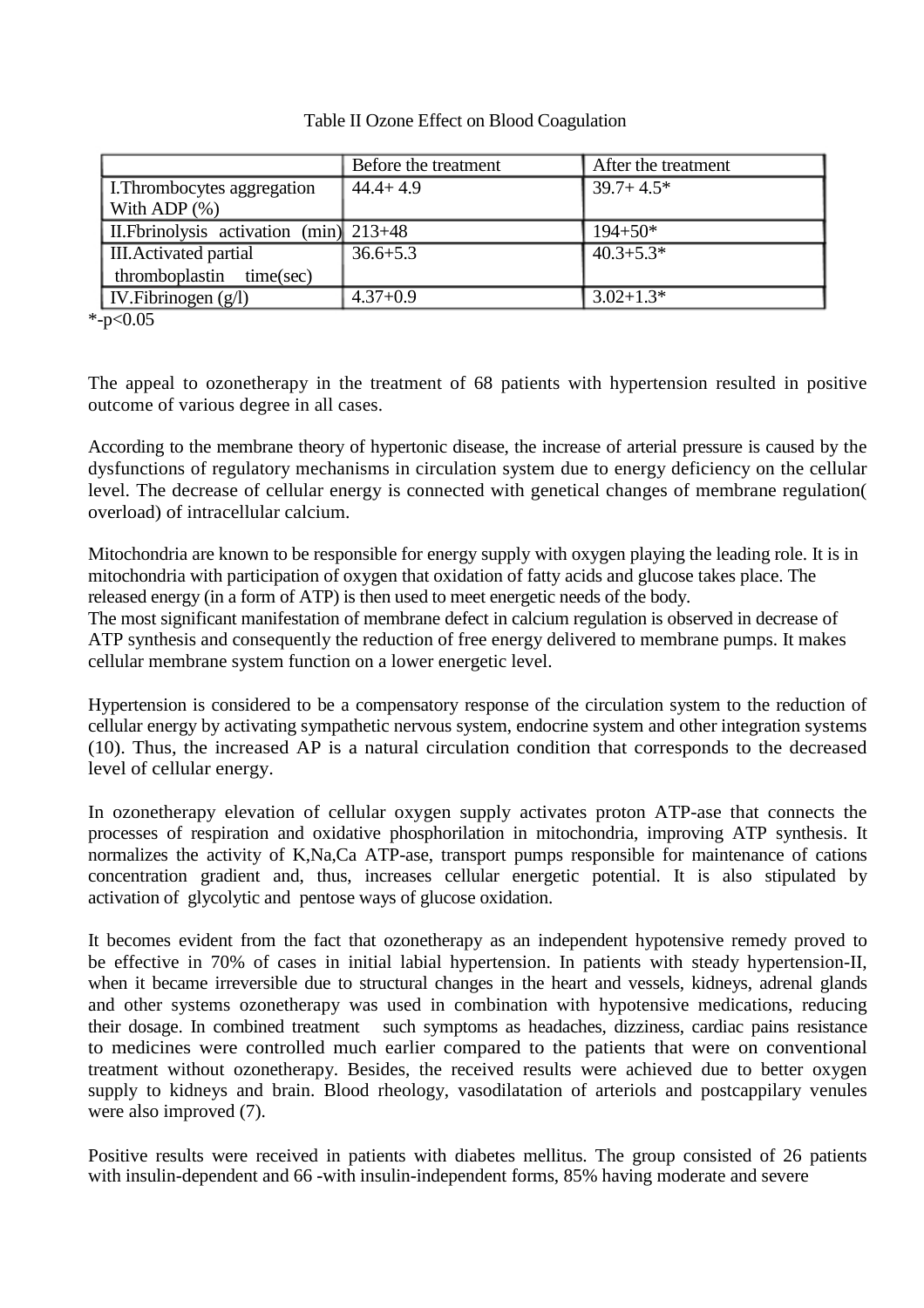courses of the disease. Valid improvement ( decrease of hyperglycemia, thirst, polyuria, weakness,etc.) was noted in 92% of insulin-dependent and 89% of insulin-independent patients. The results are presented in Table II and Table III.

| Course of            | Number of | <b>Results of Treatment</b> |              |                |
|----------------------|-----------|-----------------------------|--------------|----------------|
| the Disease          | patients  | Good                        | Satisfactory | Unsatisfactory |
| $\sqrt{\text{Mild}}$ |           |                             |              |                |
| Moderate             | 16        | 14                          |              |                |
| Severe               | 10        | 10                          |              |                |
| $\sqrt{0}$           |           | 92%                         | 8%           |                |

TableII. Ozonetherapy Effect in Patients with Diabetes Mellitus-I

TableIII. Ozonetherapy Effect in Patients with Diabetes Mellitus-II.

| Course of   | Number of | <b>Results of Treatment</b> |              |                |
|-------------|-----------|-----------------------------|--------------|----------------|
| the Disease | patients  | Good                        | Satisfactory | Unsatisfactory |
| Mild        | 14        |                             |              |                |
| Moderate    | 45        | 38                          |              |                |
| Severe      |           |                             |              |                |
| $\%$        |           | 89%                         |              | 1%             |

The number of decompensated patients after the course of ozonetherapy diminished from 62% to 13%. In a major part of patients we managed to decrease the dose of glucosecontaining remedies. Positive changes were explained by enhanced transport of oxygen and glucose and improved functions of the pancreas and of the liver(8,13).

As a rule, significant decrease of glucose level started on the third day of treatment. In the majority of patients we managed to achieve the state of compensation that was regarded as the main criterion for successful treatment.

It should be noted, that the patients on having undergone the course of ozonetherapy could then keep taking a decreased dose of insulin (1/3) .the fact can be regarded of great medical and social importance. Ozonetherapy effect was found to be maintained for the period of 3 to 6 months. Then the patients were to re-undergo the course.

The group with broncho-pulmonary pathology consisted of 35 patients with chronic bronchitis and 42 patients with bronchial astma. The course of ozonetherapy resulted in positive effect in 79% and as a satisfactory - in 21% of patients with chronic bronchitis. 86% of patients with bronchial astma were noted to have valid improvement of their condition revealed in less number of suffocation fits and possibility to take less doses of the administered medicines. Satisfactory and unsatisfactory results were recognizes in 7% and 7% of cases, respectively. In this group ozone due to its immunomodelling properties produced the effect on bacterio-viral infection, caused its dilating influence on smooth muscles and provided oxygen delivery into the blood by-passing the lungs(14).

At present time prolonged oxygenotherapy (16-18 hours) is considered to play a major role in managing chronic obstructive diseases (11,16), decreasing the mortality rate and improving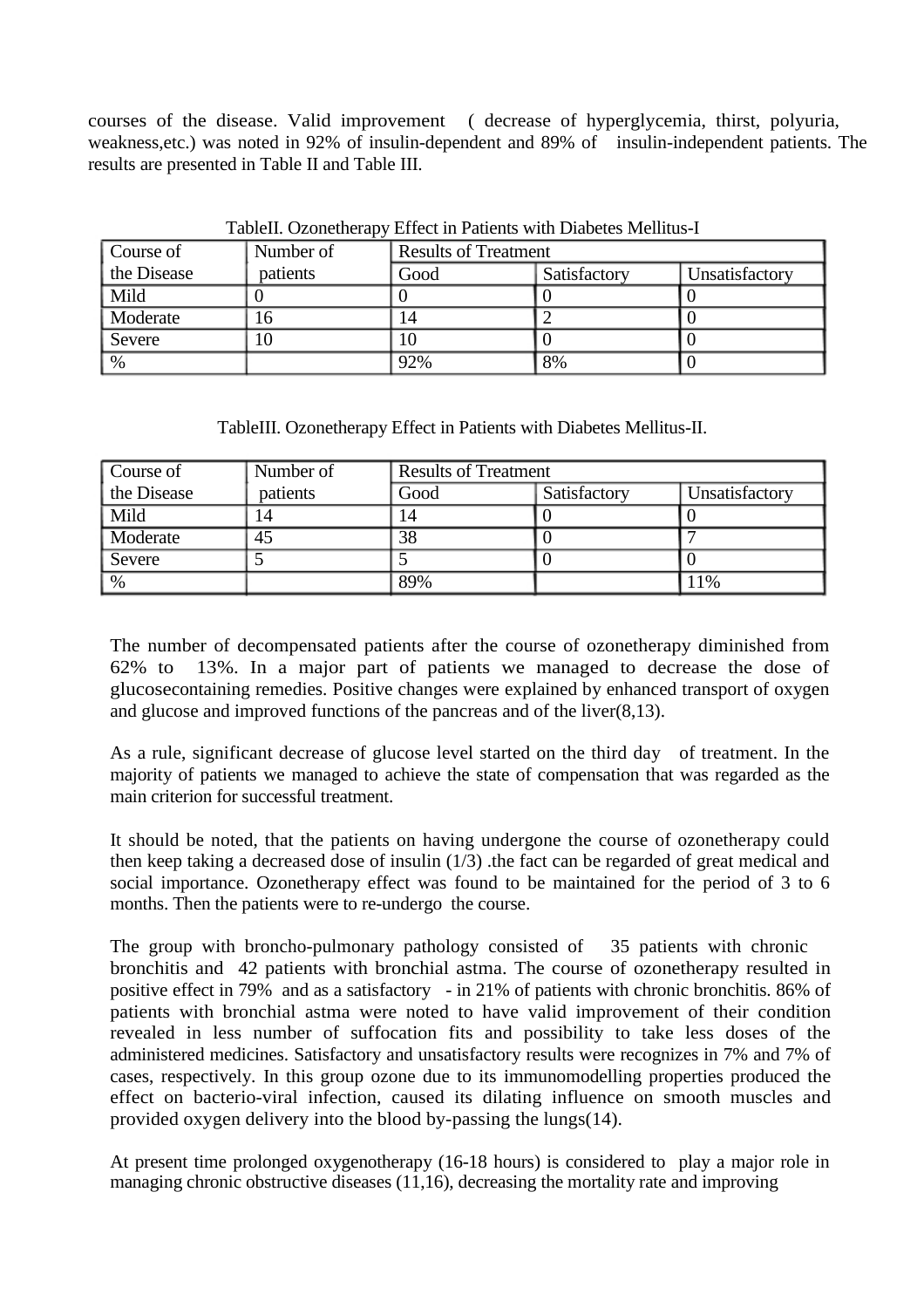the life quality in patients with severe course and pronounced hypoxemia. Ozonetherapy due to its capacity to control oxygen deficiency and to provide prolonged oxygen delivery into tissues seems to be a real alternative to prolonged oxygenotherapy.

Patients with chronic gasritis-B (101 cases) and ulcer of the duodenum (59 cases) were included into the group with gastroenterological pathology. Ozonetherapy produced a positive effect in 97% of patients with chronic gastritis, improving their condition, and 95% of patients with ulcer, eliminating clinical symptoms. In 56% of cases it resulted in complete cicatrization of ulcerous defect. The essence of the treatment was in antihelicobacterial ozone action with elimination of ammonia cytotoxic effect on the mucous membrane of the stomach. Ozone, launching antioxidant mechanisms, also produced general and local immunomodelling effect, improving regional circulation. Ozonetherapy was used as monotherapy in patients with chronic gastritis and in combination with other medications in managing patients with ulcer (1,4)

## **Conclusion**

The presented results of appealing to ozonetherapy in managing the most common inner pathologies give profound evidences of its high efficiency. Ozonetherapy can be used as an independent method and in combination with medications, potentiating their action.

#### **References**

- 1. Андосов С.В., Алмазов В.И., Николаев Н.И. и др. Озонотерапия у больных с хроническим гастритом, ассоциированным с Helicobacter Pilori.// *Озон и методы эфферентной терапии в медицине-*Н.Новгород-2000.-с.65-66.
- 2. Белянин И.И. Воздействие озонирования крови на течение прогрессирующего туберкулеза легких, сочетающегося с сахарным диабетом. // *Тер. архив*.-1997.-№11.-с.44-48.
- 3. Григорьев П.Я., Яковенко Э.П. *Диагностика и лечение хронических болезней органов пищеварения*.- Москва.-1993.
- 4. Каратаев С.Д., Максимов В.А., Чернышев А.П., Куликов А.Г. Озонотерапия хеликобактерных заболеваний...// *Озон и методы эфферентной терапии в медицине*-Н.Новгород-2000.-с.64-65.
- 5. Масленников О.В., Шаров Ю.Г., Потехина Ю.П. и др. Динамика показателей гемостаза у больных атеросклеротическим поражением сосудов под влиянием озонотерапии. //*Клин. медицина.-*1997.-№10-с.37- 41.
- 6. Масленников О.В., Конторщикова К.Н. *Озонотерапия. Внутренние болезни.* (Пособие). - Н.Новгород. 1999.
- 7. Масленников О.В., Андосов С.В., Болгов В.Ф. и др..//*Нижегородский медицинский журнал.-*2001.-№1.-с.95-99.
- 8. Павловская Е.Е., Камышева Е.П., Конторщикова К.Н. Эффективность озонокислородной терапии в комплексном лечении сахарного диабета. // Озон и методы эфферентной терапии в медицине.*Тезисы докладов 3-ей Всероссийской научно-практической конференции* .-Н.Новгород.-1998. с.116-117.